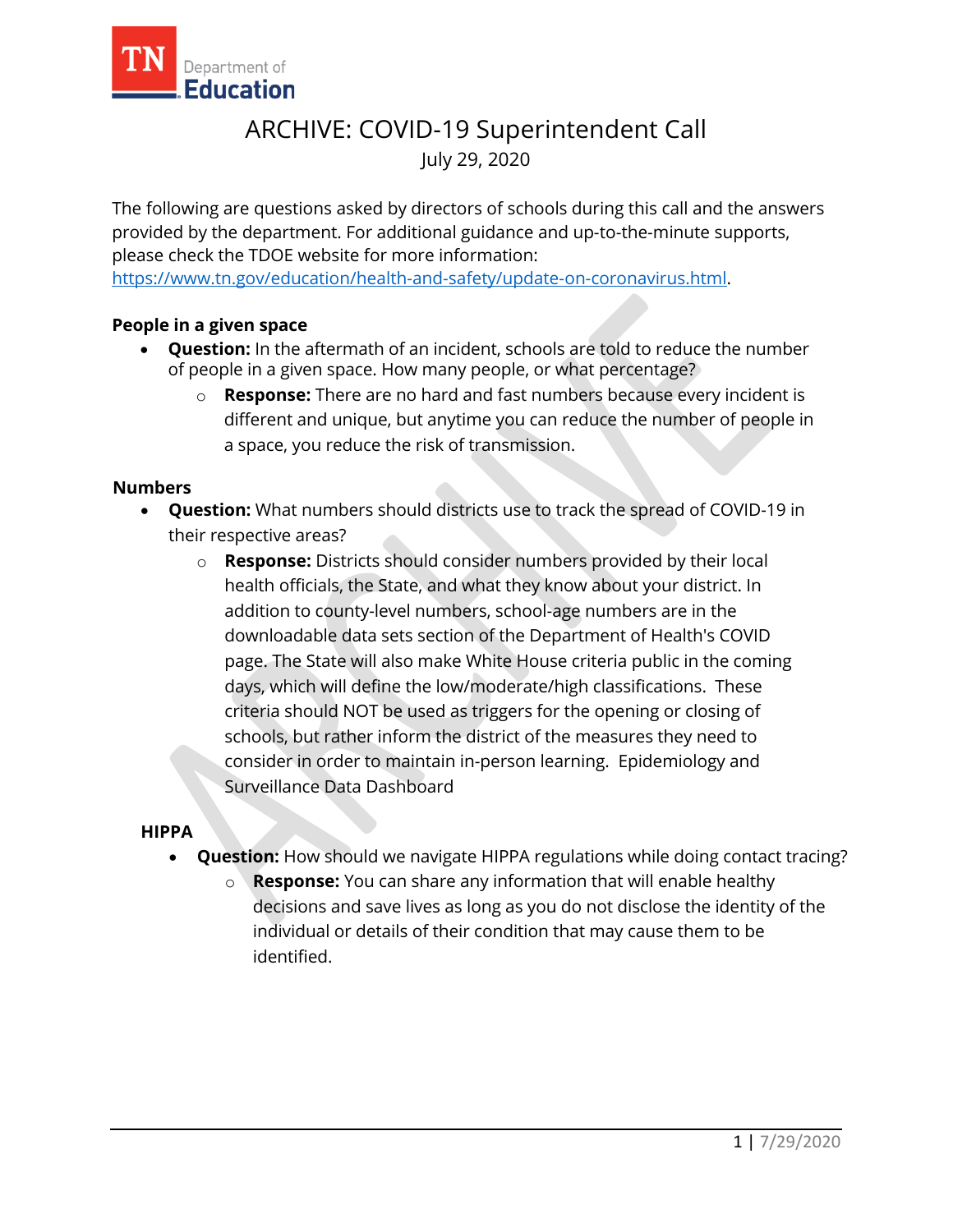

# **Contact tracing**

- • **Question:** What should we do about contact tracing when local officials do not have the capability?
	- Ĭ o **Response:** Districts can assist their local health departments by notifying close contacts, instructing them to quarantine, and notifying public health. Ultimately, it is the responsibility of the local public health department to perform contact tracing. Any assistance the district can provide greatly improves this process and prevents ongoing exposures in schools.
	- $\circ$   $\;$  From Tennessee Department of Health [Recommendations](https://www.tn.gov/content/dam/tn/health/documents/cedep/novel-coronavirus/School_Recommendations.pdf) for Management
	- $\circ$   $\;$  Contact your local health department as soon as you are made aware of a suspect or confirmed case of COVID-19.
	- $\circ$   $\;$  Assist the health department in identifying contacts of the infected individual
	- $\circ$   $\;\;$  The Case [Interview](https://www.tn.gov/content/dam/tn/health/documents/cedep/novel-coronavirus/Interview_LEAs.pdf) Script for LEA's  $\;$  may be helpful in identifying contacts of the infected individual.
	- $\circ$   $\;$  Contacts are to self-quarantine for 14 days from their last contact with the infected individual

## **Definition**

- **Question:** Is there a definition for low, moderate, or high community spread?
	- o **Response:** The State will be adopting the White House criteria for [defining low/moderate/high community spread. These criteria are based](https://www.tn.gov/content/tn/health/cedep/ncov/data.html) upon percent positivity of testing and the rate of new cases in the community. TDH anticipates sharing a map based on these criteria in the coming days.

## **HIPPA**

- **Question:** Is the 6' social distancing standard for students and staff? The American Academy of Pediatrics is saying that 3' is sufficient. What if a school does not have a school nurse? Who should screen students, and what is the protocol that should be followed in the absence of medical personnel?
	- o **Response:** TDH recommends that all students and adults always follow the guidance to wear cloth face coverings and attempt to maintain a distance of at least six feet from each other. For young children, if space does not allow desks to be six feet away, it is acceptable, but not preferred, for desks to be placed three feet away from each other. The wearing of face coverings is especially important when the distance between students is narrowed. Anyone can provide temperature and symptom screening. .